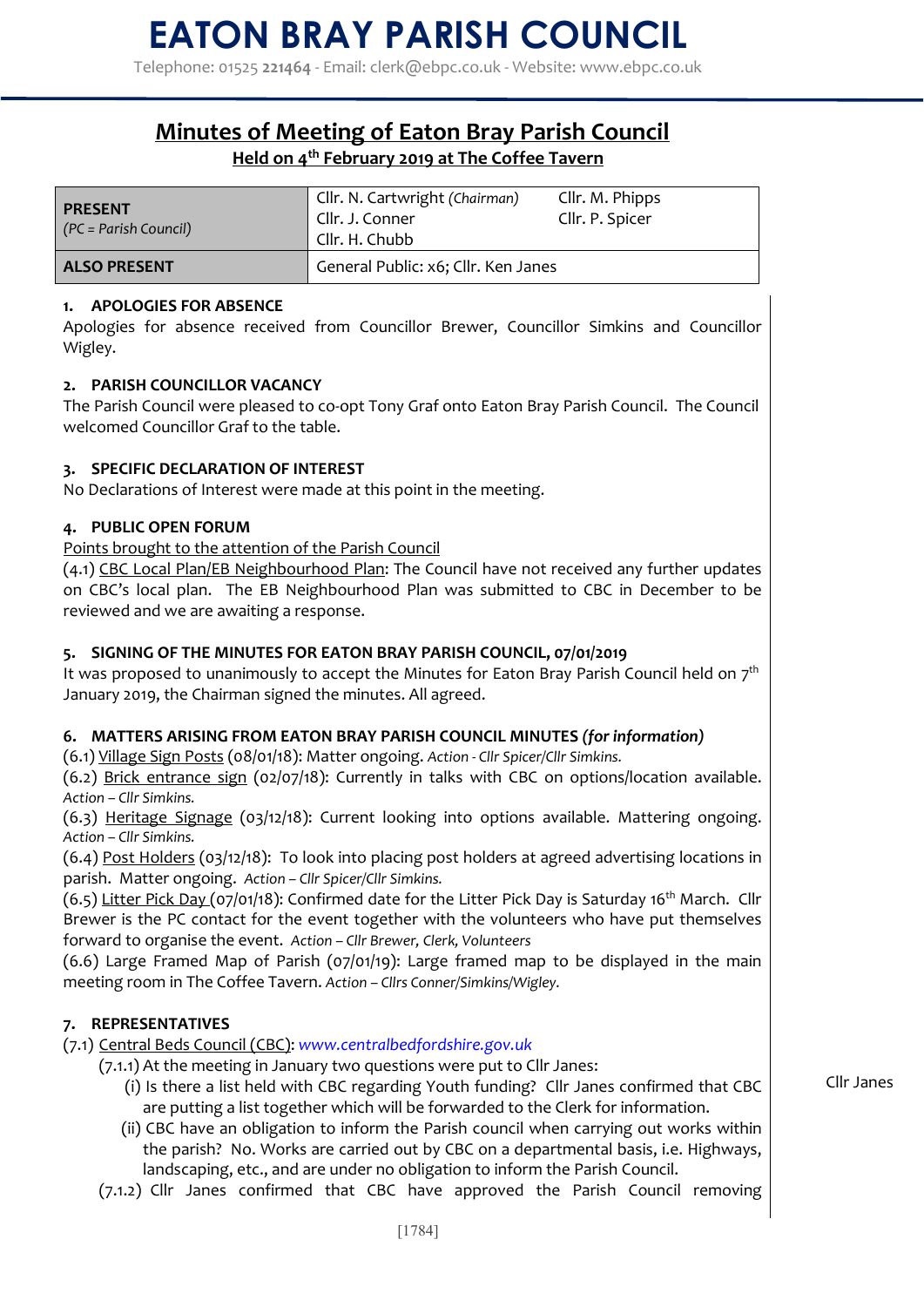Telephone: 01525 **221464** - Email: clerk@ebpc.co.uk - Website: www.ebpc.co.uk

unauthorised advertising from CBC land. An email will be forwarded to the Clerk as confirmation/approval.

(7.1.3) Cllr Janes confirmed that planning notices at Eaton Bray were displayed in December 2018. He is awaiting CBC's final decision however believes that CBC are supportive of this application.

(7.1.4) Cllr Janes confirmed The Rye/wall is still in the planning stages, the Parish Council would like to know the final decision of CBC – the Parish Council fully believe that the demolished listed wall should be rebuilt.

#### (7.2) Police Representative:

A representative from Bedfordshire Police was not in attendance.

#### **8. PLANNING REPORT:** December 2018

- (8.1) Issues arising/update: No updates were present to Council.
- (8.2) Planning applications received:

|     | <b>JANUARY 2019</b> |                                                                                                                                                                  |                                                                                                        |  |
|-----|---------------------|------------------------------------------------------------------------------------------------------------------------------------------------------------------|--------------------------------------------------------------------------------------------------------|--|
|     | Application         | Planning Location/ Development                                                                                                                                   | Comment                                                                                                |  |
| (1) | CB/18/04486         | Land adjacent to Old Ley Farm, The Rye,<br>Eaton Bray - listed building/installation of<br>new traditional timber gateway and<br>repairs to existing brick wall. | Object:<br>Listed building/wall should<br>$\rightarrow$<br>be reinstated.<br>$\rightarrow$ See * below |  |
| (2) | CB/18/04790         | 38 Church Lane, Eaton Bray - single storey<br>side/rear extension                                                                                                | No comment/subject to<br>normal planning conditions.                                                   |  |
| (3) | CB/18/04502         | 34 Totternhoe road, Eaton Bray -<br>demolition of existing standalone rear<br>garage/store and creation of new single<br>storey rear extension                   | No comment/subject to<br>normal planning conditions.                                                   |  |
| (4) | CB/19/00165         | 27 The Comp, Eaton Bray - two storey rear<br>extension                                                                                                           | No comment/subject to<br>normal planning conditions.                                                   |  |

### **\*Planning Application CB/18/04486**

Objection to Planning Application CB/18/04669 as follows:

1. Old Ley Farm is a grade 2 listed building and is protected, the garden or boundary wall forms part of that house and by its association is protected in a similar manner. Hence demolition of the wall or part of the wall should not be allowed.

This was confirmed in the recent appeal by the previous landowner APP/P0240/W/16/3147213 when the inspector said (paragraph 27 of the decision) "Whilst, the wall to the front of the site is not specifically mentioned in the listing, it nevertheless provides a good example of a traditional frontage boundary enclosure contributing to local character. The proposal would involve the demolition…"

2. The garden wall was demolished by the current owner's contractor on 19/09/2018. It was not a collapsed wall as stated by the applicant in their Design and Access Statement. A few years ago, a traffic accident damaged the wall which unfortunately was not properly repaired by the previous owner. Also, the applicant refers to the existing wall as 'dilapidated brick walling' which is incorrect, the wall is not dilapidated, it is a good example of a traditional garden wall.

3. One of the emerging Neighbourhood Plan's Objectives states "To protect and enhance the special heritage assets and vernacular of the village and its rural character", this obviously includes all listed buildings and Local Heritage Assets. The proposal to form a gated access by destroying part of the garden wall boundary to a listed farmhouse is against the Neighbourhood Plan.

4. Part of the applicant's argument for the new access is that he bought a parcel of land with no access to The Rye. To gain access is no reason to demolish a local heritage building or part. The applicant should find another access route.

Cllr Janes

Cllr Janes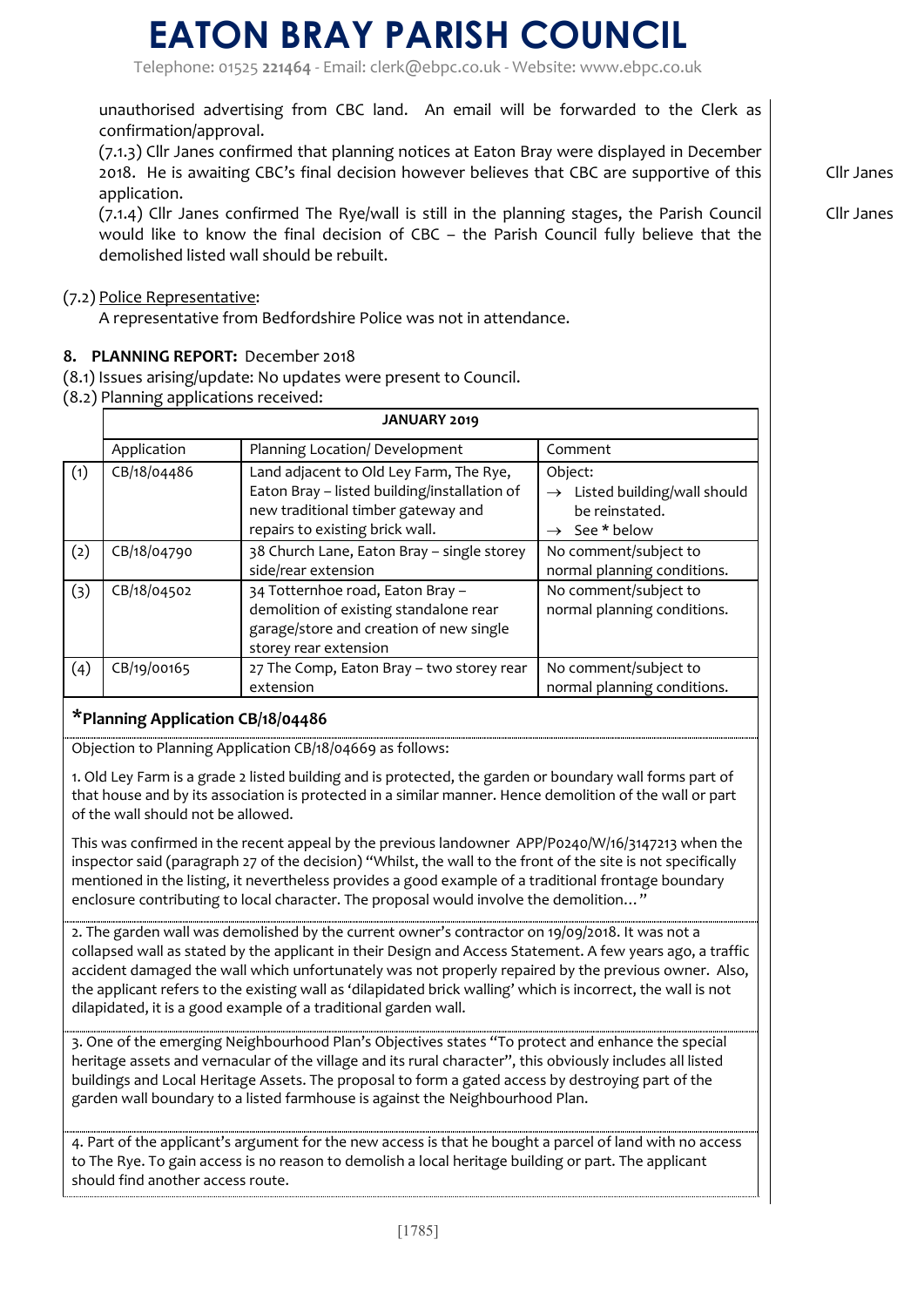Telephone: 01525 **221464** - Email: clerk@ebpc.co.uk - Website: www.ebpc.co.uk

| 5. The listed garden wall should be reinstated back to its original condition with bricks saved from the<br>demolition. Any new bricks should be as near identical to the existing as possible whilst under the<br>supervision of the Heritage Officer from CBC. Drawing 18154(D)04 Proposed Plan states - existing wall<br>to be reinstated with reclaimed bricks where possible. The CBC enforcement team should insist on no<br>shortcuts and reinstatement with as near to identical bricks as possible. |                             |
|--------------------------------------------------------------------------------------------------------------------------------------------------------------------------------------------------------------------------------------------------------------------------------------------------------------------------------------------------------------------------------------------------------------------------------------------------------------------------------------------------------------|-----------------------------|
| 9. BUSINESS MATTERS<br>(9.1) Neighbourhood Plan (NP): The draft NP was forwarded to CBC in December 2018 – we are<br>awaiting their response.                                                                                                                                                                                                                                                                                                                                                                |                             |
| (9.2) Village Events/Enhancements:                                                                                                                                                                                                                                                                                                                                                                                                                                                                           |                             |
| (9.2.1) Parish Defibrillator:<br>(i) Defib training: Cllr Chubb has been looking into training/costs, currently training (to<br>include CPR) is coming in at around £1,000.                                                                                                                                                                                                                                                                                                                                  | Cllr Chubb                  |
| (ii) Second Defib location: Knights close phone box? Clerk to forward phone box<br>contract to Councillors for information. Agreed.                                                                                                                                                                                                                                                                                                                                                                          | Clerk                       |
| (iii) Defib sponsor: Clerk to contact Tennis Club/Cricket Club to see if they would be<br>interested in sponsoring a new Defib in the parish - final location to be agreed.                                                                                                                                                                                                                                                                                                                                  | Clerk                       |
| (iv) Defib Sign/Coffee Tavern: Cllr Conner/Clerk to organise for a sign to be placed in<br>the currently Defib location to make residents aware of this facility. All agreed.                                                                                                                                                                                                                                                                                                                                | Cllr Conner/<br>Clerk       |
| (9.2.2) Litter Pick Day: Saturday 16 <sup>th</sup> March 2019.<br>Clerk to advertise even in focus/Facebook/website. All agreed.<br>(i)                                                                                                                                                                                                                                                                                                                                                                      | Clerk                       |
| (ii) Clerk to order Hi-Viz vests & safety gloves. Approx. 16 in different sizes. All agreed.                                                                                                                                                                                                                                                                                                                                                                                                                 | Clerk                       |
| (iii) Cllr Brewer/Volunteers - confirmed that CBC are happy to loan out litter pick sticks,                                                                                                                                                                                                                                                                                                                                                                                                                  |                             |
| blue bags. If the event is finished by 1pm that day CBC will collect the rubbish that                                                                                                                                                                                                                                                                                                                                                                                                                        | Cllr Brewer/                |
| day, if the event finishes later in the day CBC will collect the rubbish the following                                                                                                                                                                                                                                                                                                                                                                                                                       | Volunteer                   |
| day. It was proposed a morning event. All agreed.<br>(iv) It was proposed that the Council fund/support this event, i.e., any                                                                                                                                                                                                                                                                                                                                                                                |                             |
| requirements/purchases. All agreed.                                                                                                                                                                                                                                                                                                                                                                                                                                                                          |                             |
| (v) A map of the parish will be required to organise litter pick locations. Cllr Wigley to<br>supply map.                                                                                                                                                                                                                                                                                                                                                                                                    | Cllr Wigley                 |
| (vi) Proposed meet up location: Village Hall car park, Cllr Brewer/Volunteers to check.<br>Agreed.                                                                                                                                                                                                                                                                                                                                                                                                           | Cllr Brewer/<br>Volunteer   |
| (9.3) Village cameras/CCTV: Cllr Spicer organising a meeting (for all Councillors to attend) with                                                                                                                                                                                                                                                                                                                                                                                                            |                             |
| the CCTV suppliers, to look at the equipment and how it would work for the parish. All<br>agreed.                                                                                                                                                                                                                                                                                                                                                                                                            | Cllr Spicer/<br>Councillors |
| (9.4) Road Safety/Speedwatch: The matter is proceeding. Cllr Phipps has put together a                                                                                                                                                                                                                                                                                                                                                                                                                       |                             |
| Speedwatch report on proposals and next step. Clerk to investigate old files to check for<br>any previously interested residents and forwarded their details to Cllr Phipps. All agreed.                                                                                                                                                                                                                                                                                                                     |                             |
| Cllr Phipps is waiting to hear back from the police for additional support/ideas.                                                                                                                                                                                                                                                                                                                                                                                                                            |                             |
| (9.5) Edlesborough Surgery/Car park: There has been several parking issues at Edlesborough                                                                                                                                                                                                                                                                                                                                                                                                                   |                             |
| Surgery due to the number of people using the facility. Edlesborough Parish Council (EPC)                                                                                                                                                                                                                                                                                                                                                                                                                    |                             |
| looked into the possibility of using the amenity land adjacent to the surgery, owned by                                                                                                                                                                                                                                                                                                                                                                                                                      |                             |
| Aylesbury Vale District Council, who currently have not supported this option and therefor<br>EPC are looking into other options available to them and one is an extension of the current                                                                                                                                                                                                                                                                                                                    |                             |
| car park – which would extend the number of spaces from 18 to around 28 spaces. EPC                                                                                                                                                                                                                                                                                                                                                                                                                          |                             |
| are looking for additional funding to support this project, from other sources, i.e. the                                                                                                                                                                                                                                                                                                                                                                                                                     |                             |
| Surgery, EPC and Eaton Bray Parish Council (EBPC) due to a large number of residents                                                                                                                                                                                                                                                                                                                                                                                                                         |                             |
| from Eaton Bray using the facility. The Parish Council also pointed out that surely the<br>dentist and pharmacy should be contributing to the cost. The temporary car park,                                                                                                                                                                                                                                                                                                                                  |                             |
| currently being leased from a land owner for the builders, would be a potentially                                                                                                                                                                                                                                                                                                                                                                                                                            |                             |
| expensive option and there would be issues regarding change of use of land. It was                                                                                                                                                                                                                                                                                                                                                                                                                           |                             |
| recommended to consider the following:                                                                                                                                                                                                                                                                                                                                                                                                                                                                       |                             |

(i) To look at the line of communication between Bucks/Beds/NHS for potential funding  $|$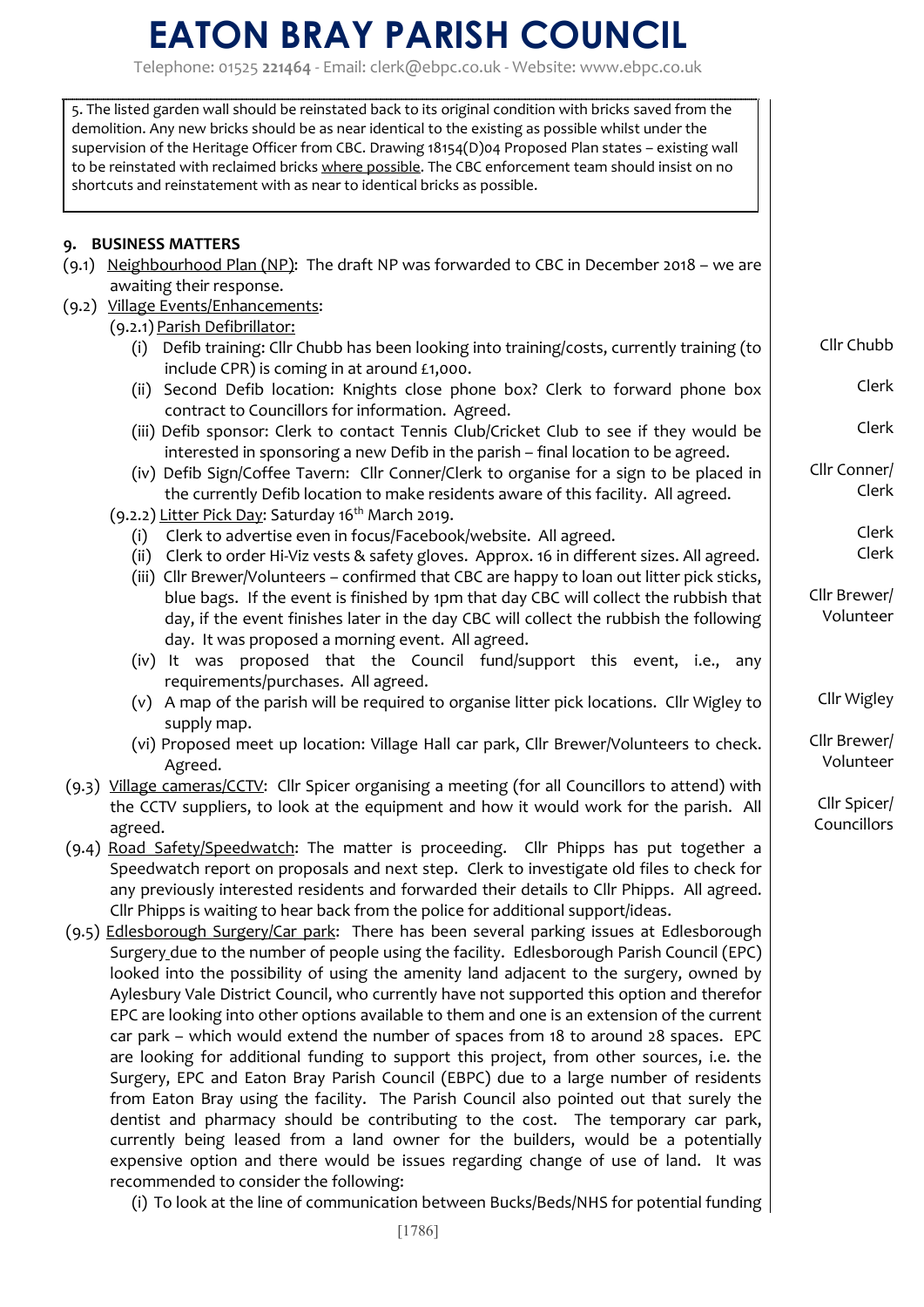Telephone: 01525 **221464** - Email: clerk@ebpc.co.uk - Website: www.ebpc.co.uk

| - to hold back on a decision until more information is obtained on what funding, if<br>any, is available. Cllr Spicer to investigate this further. All agreed.<br>(ii) The option of moving some patients to Pitstone to reduce the numbers at<br>Edlesborough surgery.               |                  |  |  |
|---------------------------------------------------------------------------------------------------------------------------------------------------------------------------------------------------------------------------------------------------------------------------------------|------------------|--|--|
| (9.6) Tenders/Quotations:                                                                                                                                                                                                                                                             |                  |  |  |
| (9.6.1) School Lane car park: Quotations were presented to the Parish Council, all options<br>considered, it was proposed to accept the quotations from Edwards Surfacing. All agreed.<br>(9.6.2) Trees in St. Mary's Church, Eaton Bray: Quotations presented to the Parish Council, | Clerk            |  |  |
| due to some responses not being received by the Parish Council meeting it was proposed<br>to accept the quotation from Goodfellers. All agreed.                                                                                                                                       | Clerk            |  |  |
| (9.6.2) Advanced road closure sign: costs presented to Council, it was proposed to<br>purchase two large metal/folding signs. All agreed. Clerk to action                                                                                                                             | Clerk            |  |  |
| 10. REPORTS                                                                                                                                                                                                                                                                           |                  |  |  |
| (1) Chairman's Correspondence:                                                                                                                                                                                                                                                        |                  |  |  |
| (1.1) Invitation to CBC Chairman's Civic Service, Saturday 10 <sup>th</sup> March 2019; read to Councillors.<br>(1.2) Email/resident - Bollards/gates at The Comp/Wallace Drive: CBC response read to                                                                                 | Clerk            |  |  |
| Councillors, Clerk to inform resident of response. All agreed.<br>(1.3) Email - CBC Asst of Community Value/The White Horse; read to Councillors. Clerk                                                                                                                               | Cllr Cartwright/ |  |  |
| awaiting forms from CBC to complete. Cllr Cartwright/Clerk to complete forms and<br>return. All agreed.                                                                                                                                                                               | Clerk            |  |  |
| (1.4) Email/resident - Bus Shelter/The Meads; read to Councillors. Clerk to forward response<br>to CBC. All agreed.                                                                                                                                                                   | Clerk            |  |  |
| (1.5) Email/CBC - Unauthorised Advertising on CBC land; read to Councillors.                                                                                                                                                                                                          |                  |  |  |
| (2) Clerk's Report:                                                                                                                                                                                                                                                                   |                  |  |  |
| (2.1) Circulation/read file handed out to Councillors.<br>(3) Coffee Tavern (CT)/Cottage:                                                                                                                                                                                             |                  |  |  |
| (3.1) Alarm checks have been carried out, all signed off.                                                                                                                                                                                                                             |                  |  |  |
| (3.2) Deed of Adherence: previously organised by the Parish Council twelve years ago. It<br>Cllr Conner<br>was recommended the deed requires updating, with the Chairman and Vice-Chairman being                                                                                      |                  |  |  |
| on the deed. All agreed.<br>(4) Cemetery: Additional burial land - the Council looked at their financial position and it was                                                                                                                                                          |                  |  |  |
| proposed to increase their offer to the owner of the building/land at Café Masala from £15K                                                                                                                                                                                           |                  |  |  |
| to £25K. The Councillors wished to inform the current owner that it is their understanding                                                                                                                                                                                            |                  |  |  |
| that there would be issues with planning on this site for development due to the building/<br>land being within greenbelt. All agreed. Clerk to action.                                                                                                                               | Clerk            |  |  |
|                                                                                                                                                                                                                                                                                       |                  |  |  |
| 11. ACCOUNTS:<br>(11.1) To resolve to pay January 2019 accounts: Presented to Council - all agreed.                                                                                                                                                                                   |                  |  |  |
| <b>MONTHLY PAYMENTS: JANUARYU 2019</b>                                                                                                                                                                                                                                                |                  |  |  |
| Contractor: Ground Maintenance<br>£1,427.40                                                                                                                                                                                                                                           |                  |  |  |
| Contractor: Village Handyperson<br>£160.00                                                                                                                                                                                                                                            |                  |  |  |
| Village Enhancements: Heritage Bollard/Three Corners<br>£263.47                                                                                                                                                                                                                       |                  |  |  |
| Village Enhancements: Ex-large hanging basket/flowers<br>£56.95                                                                                                                                                                                                                       |                  |  |  |
| Village Enhancements: Bedfordshire Flag/Union Flag<br>£20.98                                                                                                                                                                                                                          |                  |  |  |
| Fixtures, Fittings & Equipment: CCTV security notices<br>£4.78                                                                                                                                                                                                                        |                  |  |  |
| Fixtures, Fittings & Equipment: Flammable Storage/document cabinet<br>£170.28                                                                                                                                                                                                         |                  |  |  |
| Fixtures, Fittings & Equipment: Projector - extension lead/risers<br>£34.98                                                                                                                                                                                                           |                  |  |  |
| Stationery: EBPC security/equipment labels<br>£7.99                                                                                                                                                                                                                                   |                  |  |  |